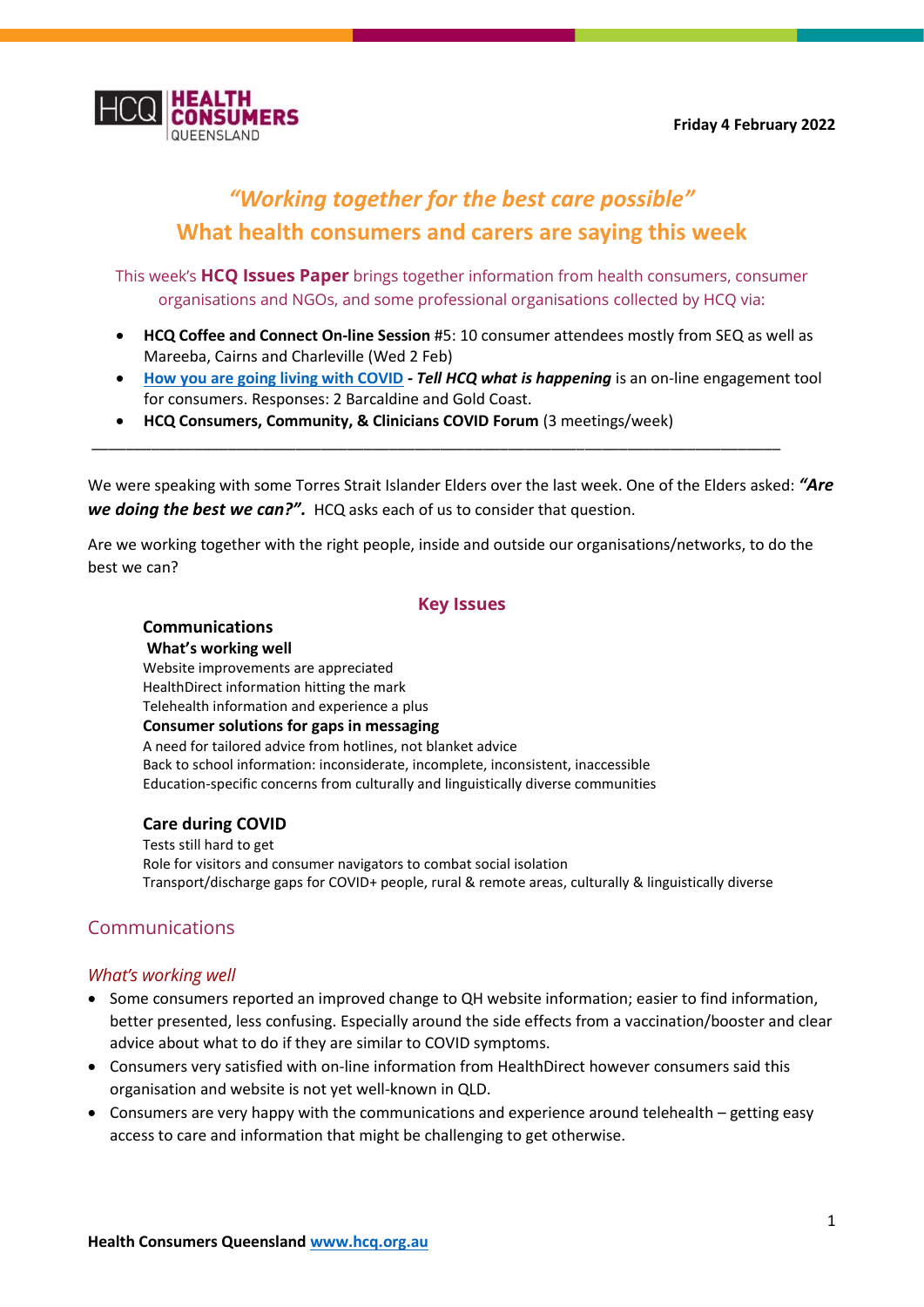### *A need for tailored advice from hotlines, not blanket advice*

• A carer shared an experience of receiving 3 different types of advice from 2 different hotlines. It highlighted the need that staff try, as much as possible, to contextualise their advice for the person calling. *Some people may need help to eat and go to the toilet. If they are told that they can't have any of their support workers in their home (as they are considered a close contact), this is unreasonable advice.*Clear scripts/information pathways would help staff to quickly identify if a caller needs extra consideration/information for their specific needs. A case worker approach, where the person who takes these calls also has the extra responsibility to help the person navigate and advocate for the care they need would be helpful.

### *Back to school information: inconsiderate, incomplete, inconsistent, inaccessible*

- Schools with outbreaks are still expecting school to resume on Monday without consideration or provision of alternatives for households which include people at greater risk of COVID.
- Schools seem to be doing their messaging themselves; this means there could be gaps in information and core, key messaging is not reaching a significant population in Queensland.

### *Education-specific concerns from culturally and linguistically diverse communities*

- Some culturally and linguistically diverse communities are concerned about whose responsibility it is to pay for RATs and masks for their children to attend school; what will happen if they are called to school because their child is sick and they are in casual employment.
- Some of the bespoke vaccination clinics that supported vaccinations for culturally and linguistically diverse adults haven't been activated for children aged 5 to 11.
- Information about when you can stop isolating is not clear. When there are more than 4 people living in a house, this might extend isolation times for all members significantly.
- Although you can ask for an interpreter to translate communications materials, this option isn't offered in the communications from Education Queensland.

### Care during COVID

### *COVID tests still hard to get*

- On-going issues trying to access RATs even with a concession card, as no priority system is yet in place. Individual chemists are finding their own solutions to this, including keeping some under the desk for those people with concession cards.
- Testing clinic opening hours changing, but signage is poor and either doesn't let people know of the change or has too much information you can miss key info including phone numbers.

### *Transport/discharge gaps – including for people who are COVID+, and/or live in rural and remote areas, who are culturally and linguistically diverse.*

- Transport was an issue before COVID-19 and is now exacerbated by the pandemic.
- Different metropolitan hospitals have different options when COVID positive patients are discharged from their care. Consumers identified that a system to ensure people got home safely (and without infecting others) was important.
- This same issue is exacerbated and complicated if your home is not near the hospital where you were admitted; if you live with a disability; are culturally and linguistically diverse; and have no support networks back at home.

### Role for visitors and consumer navigators to combat social isolation

• Consumers continue to raise almost every week, their desire to help each other. Can they visit people in aged care, hospital, who have no support network to provide companionship and connection? Could consumer navigators be used in hospitals to help those who need extra support and navigation of the hospital system?